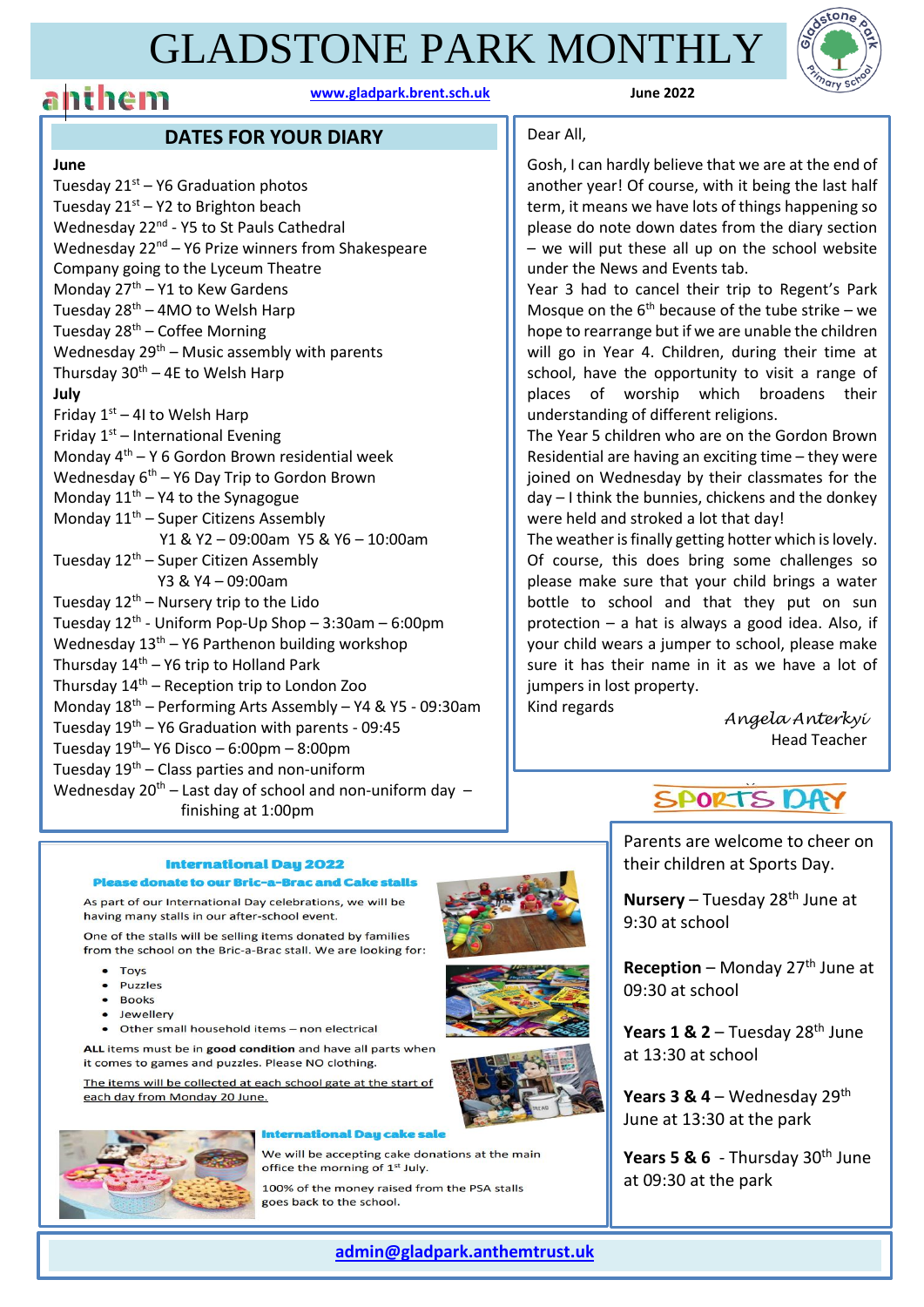### **ORIENTEERING ON HAMPSTEAD HEATH**

Year 5 children, who did not go to Gordon Brown, had an amazing day orienteering on Hampstead Heath. The weather was hot but the shade from the trees was gratefully appreciated. Using their map reading skills the children managed the tasks and didn't get lost!





### **Children Making A Change A.S.C.**

### **SUMMER PLAYSCHEME**

Monday 25<sup>th</sup> July - Friday 19<sup>th</sup> August 2022

\*ARTS&CRAFTS \*COOKING \*GAMES

\*MUSIC&MOVES \*CINEMA TRIPS \*OUTDOOR PLAY

#### Venue:

**Gladstone Primary School** 

**Sherrick Green Road** 

Willesden

**NW101LB** 

For more information and bookings

contact: childrenmakingachange.co.uk

Joan: 07904 147 399 or Judy

at After-school club in the hall

## 8.30am - 5.45pm

£22.00 a day/£100.00 a week

(£5.00 registration fee)

 $4-12$ vrs

**FUN!FUN!FUN!** 

\*Bring a packed-lunch\*

### **ATTENDANCE**

The ideal attendance at school is 100%, but anything above 96% is on the right track.

Classes where there has been 100% attendance in the previous week get a very special certificate presented to them at assembly, and teachers proudly put them on the classroom door.

In the month of **May** the classes with the highest attendance were:



**4E** – **95%**

 **Well done!**